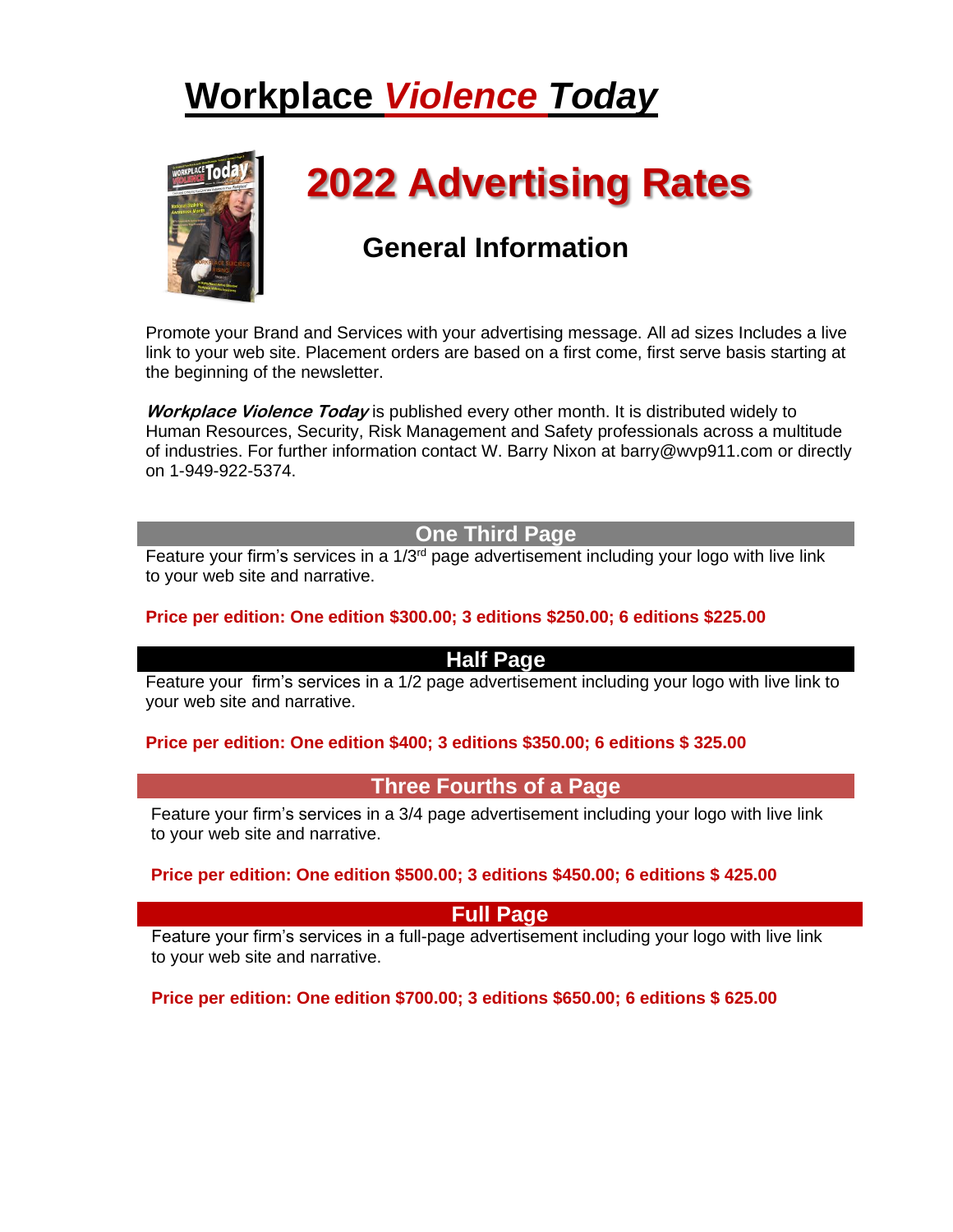# **Special Placement**

Feature your firm in a full-page advertisement on the inside of the front cover, the inside of the back cover or the back cover. Also includes placement of an article in each edition when your ad runs.

#### **Price per edition: One edition \$1,000.00; 3 editions \$950.00; 6 editions \$ 900.00**

Material Requirements/Format:

#### **Material Requirements/Format:**

All ads must be submitted in digital format. All images must be submitted in JPEG or other publishing software format.

| Ad Size      | <b>Dimensions</b>                       |                    | Format     |
|--------------|-----------------------------------------|--------------------|------------|
| (Horizontal) |                                         |                    |            |
| $1/3$ page   | 540 pixels width<br>x 252 pixels height | $7.5" \times 3.5"$ | JPG or GIF |
| $1/2$ page   | 540 pixels width<br>x 360 pixels height | $7.5" \times 5"$   | JPG or GIF |
| $3/4$ page   | 540 pixels width<br>x 540 pixels height | $7.5" \times 7.5"$ | JPG or GIF |
| Full page    | 540 pixels width<br>x 720 pixels height | $7.5" \times 10"$  | JPG or GIF |

# **Liability**

Workplace Violence Today nor any of the companies of the National Institute for Prevention of Workplace Violence, Inc. assumes no liability whatsoever, except to the extent of a one-time paid advertisement of the same specification, in the next or similar publication, if any proven or admitted errors or omissions have occurred. By submitting your advertisement to Workplace Violence Today you acknowledge that you, as the Advertiser, will indemnify and hold National Institute for Prevention of Workplace Violence, Inc. and its companies harmless from any suits or claims made against them based upon Advertiser's material. You further acknowledge that advertisements are presented for information and marketing purposes only and the National Institute for Prevention of Workplace Violence, Inc. makes no representations for any products or services that are promoted and accepts no responsibility for any actions or consequences that occur as a result of any purchases from advertisers

# **Terms**

Payment is due the first Friday of the month prior to the edition of the webzine in which advertisement will be published. Once the advertisement description and image have been proofed and approved by the client any revisions to previously approved copy are subject to additional charges. The Advertiser is liable for the billed amount plus any collection fees, costs and finance charges.

All disputes will be governed by the laws of the State of Georgia and if a lawsuit is necessary the winning party will be entitled to recover all litigation cost.

#### **Cancellations**

All cancellations must be received in writing prior to the advertising publication deadline.